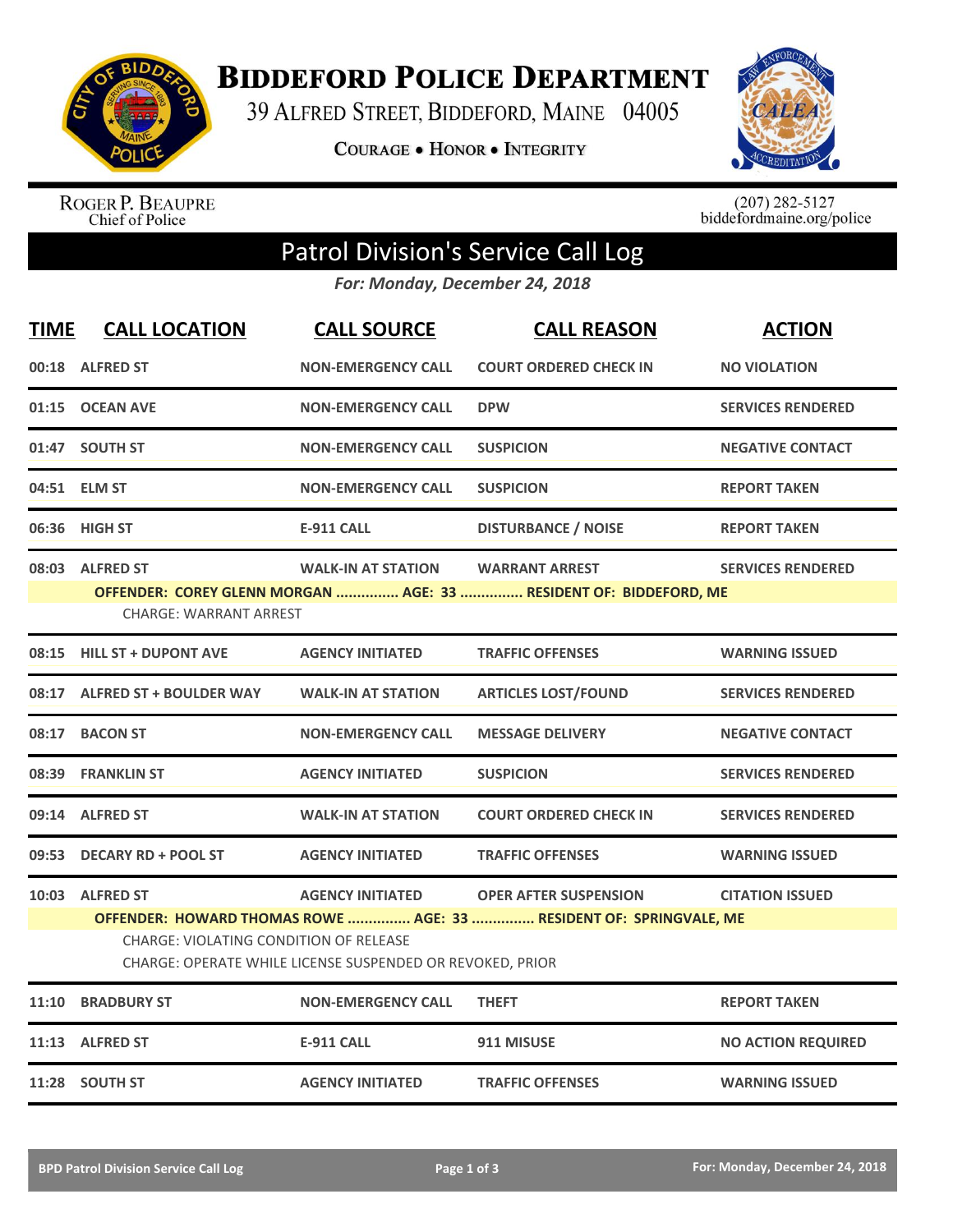| <b>TIME</b> | <b>CALL LOCATION</b>         | <b>CALL SOURCE</b>        | <b>CALL REASON</b>         | <b>ACTION</b>                |
|-------------|------------------------------|---------------------------|----------------------------|------------------------------|
|             | 11:37 SOUTH ST               | <b>AGENCY INITIATED</b>   | <b>TRAFFIC OFFENSES</b>    | <b>WARNING ISSUED</b>        |
|             | 11:45 SOUTH ST               | <b>AGENCY INITIATED</b>   | <b>TRAFFIC OFFENSES</b>    | <b>WARNING ISSUED</b>        |
|             | 11:51 SOUTH ST               | <b>AGENCY INITIATED</b>   | <b>TRAFFIC OFFENSES</b>    | <b>WARNING ISSUED</b>        |
|             | 12:02 SOUTH ST               | <b>AGENCY INITIATED</b>   | <b>TRAFFIC OFFENSES</b>    | <b>WARNING ISSUED</b>        |
|             | 12:03 ALFRED ST              | <b>WALK-IN AT STATION</b> | <b>SUSPICION</b>           | <b>SERVICES RENDERED</b>     |
|             | 12:06 RIVER RD + BUZZELL RD  | <b>NON-EMERGENCY CALL</b> | <b>DPW REQUEST</b>         | <b>REFERRED OTHER AGENCY</b> |
|             | <b>12:15 RIVER RD</b>        | <b>AGENCY INITIATED</b>   | <b>TRAFFIC OFFENSES</b>    | <b>VSAC ISSUED</b>           |
| 12:19       | <b>HILL ST</b>               | <b>E-911 CALL</b>         | <b>DOMESTIC COMPLAINTS</b> | <b>SERVICES RENDERED</b>     |
|             | 12:35 RIVER RD               | <b>AGENCY INITIATED</b>   | <b>TRAFFIC OFFENSES</b>    | <b>WARNING ISSUED</b>        |
|             | 12:43 SOUTH ST               | <b>AGENCY INITIATED</b>   | <b>TRAFFIC OFFENSES</b>    | <b>VSAC ISSUED</b>           |
|             | 12:57 SOUTH ST               | <b>AGENCY INITIATED</b>   | <b>TRAFFIC OFFENSES</b>    | <b>WARNING ISSUED</b>        |
|             | 13:03 SOUTH ST               | <b>AGENCY INITIATED</b>   | <b>TRAFFIC OFFENSES</b>    | <b>VSAC ISSUED</b>           |
| 13:19       | <b>ANDREWS RD</b>            | <b>E-911 CALL</b>         | 911 MISUSE                 | <b>FIELD INTERVIEW</b>       |
| 13:19       | <b>SOUTH ST</b>              | <b>AGENCY INITIATED</b>   | <b>TRAFFIC OFFENSES</b>    | <b>VSAC ISSUED</b>           |
|             | 13:35 SOUTH ST               | <b>AGENCY INITIATED</b>   | <b>TRAFFIC OFFENSES</b>    | <b>WARNING ISSUED</b>        |
|             | 13:41 SOUTH ST + HAYFIELD RD | <b>AGENCY INITIATED</b>   | <b>TRAFFIC OFFENSES</b>    | <b>WARNING ISSUED</b>        |
|             | 13:46 GREEN ST               | <b>E-911 CALL</b>         | 911 MISUSE                 | <b>WARNING ISSUED</b>        |
|             | 13:55 HILL ST                | <b>AGENCY INITIATED</b>   | <b>TRAFFIC OFFENSES</b>    | <b>WARNING ISSUED</b>        |
|             | 13:56 SOUTH ST               | <b>AGENCY INITIATED</b>   | <b>TRAFFIC OFFENSES</b>    | <b>WARNING ISSUED</b>        |
|             | 14:14 SOUTH ST               | <b>AGENCY INITIATED</b>   | <b>TRAFFIC OFFENSES</b>    | <b>VSAC ISSUED</b>           |
|             | 14:17 ALFRED ST              | <b>AGENCY INITIATED</b>   | <b>TRAFFIC OFFENSES</b>    | <b>VSAC ISSUED</b>           |
|             | 14:35 SOUTH ST               | <b>AGENCY INITIATED</b>   | <b>TRAFFIC OFFENSES</b>    | <b>WARNING ISSUED</b>        |
|             | 14:40 SOUTH ST               | <b>AGENCY INITIATED</b>   | <b>TRAFFIC OFFENSES</b>    | <b>WARNING ISSUED</b>        |
|             | 14:44 SOUTH ST               | <b>AGENCY INITIATED</b>   | <b>TRAFFIC OFFENSES</b>    | <b>VSAC ISSUED</b>           |
|             | 14:57 SOUTH ST               | <b>AGENCY INITIATED</b>   | <b>TRAFFIC OFFENSES</b>    | <b>WARNING ISSUED</b>        |
|             | 15:03 SOUTH ST               | <b>AGENCY INITIATED</b>   | <b>TRAFFIC OFFENSES</b>    | <b>VSAC ISSUED</b>           |